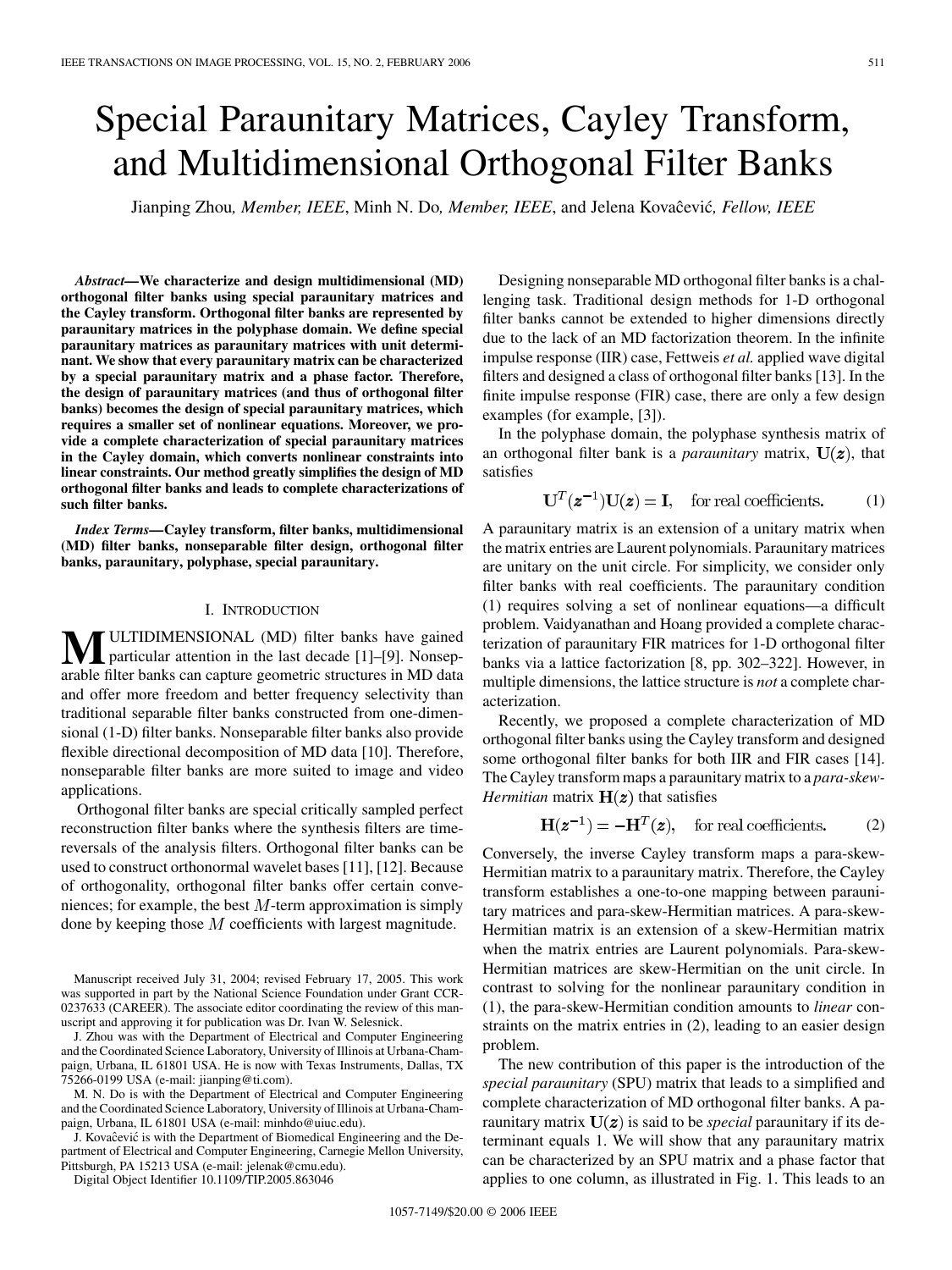

Fig. 1. Relationship among orthogonal filter banks, paraunitary matrices, and special paraunitary matrices: Orthogonal filter banks are characterized by paraunitary matrices in the polyphase domain. Paraunitary matrices are characterized by special paraunitary matrices and phase factors.

important signal processing result that any  $N$ -channel orthogonal filter bank is completely determined by its  $N-1$  synthesis filters and a phase factor in the last synthesis filter. Although this result was shown for 1-D two-channel orthogonal filter banks [[15\]](#page-8-0) and MD two-channel orthogonal filter banks [\[3](#page-7-0)], to the best of our knowledge, this is the first time it is proved for general orthogonal filter banks of any dimension and any number of channels. Moreover, the design problem of orthogonal filter banks can be converted into that of SPU matrices, leading to solving a smaller set of nonlinear equations. In other words, the SPU condition provides the core of the orthogonal condition for a filter bank. Finally, since the characterization of SPU matrices in the Cayley domain is also simpler than that of the general paraunitary matrices, SPU matrices also simplify the characterization of MD orthogonal filter banks in the Cayley domain.

The rest of the paper is organized as follows. In Section II, we study the link between MD orthogonal filter banks and special paraunitary matrices. In Section III, we study the Cayley transform of special paraunitary matrices. The characterization of two-channel special paraunitary matrices in the Cayley domain and the design of two-channel orthogonal filter banks are given in Section IV. We conclude in Section V. The glossary of abbreviations is given as follows.

- CT Cayley Transform.
- FCT FIR-Cayley Transform.
- FIR Finite Impulse Response.
- IIR Infinite Impulse Response.
- MD Multidimensional.
- PSH Para-Skew-Hermitian.
- SPSH Special Para-Skew-Hermitian.
- SPU Special Paraunitary.

## II. MULTIDIMENSIONAL ORTHOGONAL FILTER BANKS AND SPECIAL PARAUNITARY MATRICES

## *A. Multidimensional Orthogonal Filter Banks*

We start with notations. Throughout the paper, we will always refer to  $M$  as the number of dimensions, and  $N$  as the number of channels. In MD,  $\boldsymbol{z}$  stands for an  $M$ -dimensional variable  $\boldsymbol{z} = [z_1, z_2, \dots, z_M]^T$  and  $\boldsymbol{z}^{-1}$  stands for . Raising  $z$  to an  $M$ -dimensional integer vector power  $\mathbf{k} = [k_1, k_2, \dots, k_M]^T$  yields  $\mathbf{z}^{\mathbf{k}} = \prod_{i=1}^{M} z_i^{k_i}$ . For a matrix **A**, we use  $A_{i,j}$  for its entry at  $(i, j)$ . We use  $\mathbf{I}_N$  to denote the  $N \times N$  identity matrix, and omit the subscript when it is clear from the context. For a matrix  $A$ , the entry of its adjugate (denoted by adjA) at  $(i, j)$  is defined as  $(-1)^{i+j}$  det  $A_{j,i}$ , where  $A_{i,i}$  is the submatrix of A obtained by deleting its jth row and  $i$ th column.

Consider an MD  $N$ -channel filter bank as shown in Fig. 2(a). For implementation purposes, we only consider filter banks with rational filters. We are interested in the critically sampled filter bank in which the sampling rate is equal to the number of channels, that is,  $|\det D| = N$ . In the polyphase domain, the analysis and synthesis parts can be represented by  $N \times N$  polyphase matrices  $H_p(z)$  and  $G_p(z)$  respectively, as shown in Fig. 2(b). In particular, IIR filter banks lead to IIR polyphase matrices, entries of which are rational functions, while FIR filter banks lead to FIR polyphase matrices, entries of which are polynomials. The analysis and synthesis filters are related to the corresponding polyphase matrices as

$$
H_i(\mathbf{z}) = \sum_{\mathbf{l}_j \in \mathcal{N}(\mathbf{D})} \mathbf{z}^{-\mathbf{l}_j} \{ H_p \}_{i,j}(\mathbf{z}^{\mathbf{D}})
$$

$$
G_i(\mathbf{z}) = \sum_{\mathbf{l}_j \in \mathcal{N}(\mathbf{D})} \mathbf{z}^{\mathbf{l}_j} \{ G_p \}_{j,i}(\mathbf{z}^{\mathbf{D}})
$$
for  $i = 0, 1, ..., N - 1$  (3)

where  $\mathbf{z}^{\mathbf{D}} = [\mathbf{z}^{\mathbf{d}_1}, \mathbf{z}^{\mathbf{d}_2}, \dots, \mathbf{z}^{\mathbf{d}_M}]^T$  with  $\mathbf{d}_i$  is the *i*th column of D, and  $\mathcal{N}(\mathbf{D})$  is the set of integer vectors of the form  $\mathbf{D}\boldsymbol{t}$ , such that  $t \in [0, 1)^M$  [\[8](#page-8-0), pp. 561–566].

In the polyphase domain, the perfect reconstruction condition  $\ddot{X}(z) = X(z)$  is equivalent to  $H_p(z)G_p(z) = I$ . Orthogonal filter banks additionally require  $H_p(z) = G_p^T(z^{-1})$ , and thus  $H_p(z)$  and  $G_p(z)$  are paraunitary matrices. Therefore, designing an orthogonal filter bank boils down to designing a paraunitary matrix. From now on, we denote  $G_p(z)$  by  $U(z)$  for convenience.

## *B. Special Paraunitary Matrices*

We define *special paraunitary* (SPU) matrices as paraunitary matrices with unit determinant. The concept of the special paraunitary matrix is similar to that of the special orthogonal matrix. An orthogonal matrix is said to be special orthogonal if its determinant equals 1. SPU matrices satisfy all the properties of paraunitary matrices. In addition, the product of two SPU matrices is also SPU. Because of the additional condition on the determinant, it would now seem as if we had one more equation to solve for the SPU matrix than for the paraunitary matrix. On the contrary, we will show that the "normalized" determinant allows us to reduce the number of nonlinear equations and thus simplify the design problem.

*Theorem 1:* Suppose  $U(z)$  is an  $N \times N$  matrix and  $U_{N-1}(z)$ is its submatrix obtained by deleting its last column. Then  $U(z)$ is special paraunitary *if and only if*

 $U_{N-1}^T(z^{-1})U_{N-1}(z) = I_{N-1}$ 

and

$$
U_{i,N}(\mathbf{z}) = (-1)^{i+N} \det \mathbf{U}_{N-1,i}(\mathbf{z}^{-1})
$$
 (5)

(4)

where  $U_{N-1,i}(z^{-1})$  is the submatrix of  $U_{N-1}(z^{-1})$  obtained by deleting its  $i$ th row.

*Proof:* See Appendix A.

By Theorem 1, to design an SPU matrix  $U(z)$ , we first choose its first  $N-1$  columns satisfying (4), independent of the last column. After that, we can simply compute the last column of  $U(z)$  from its first  $N-1$  columns using (5). In other words, to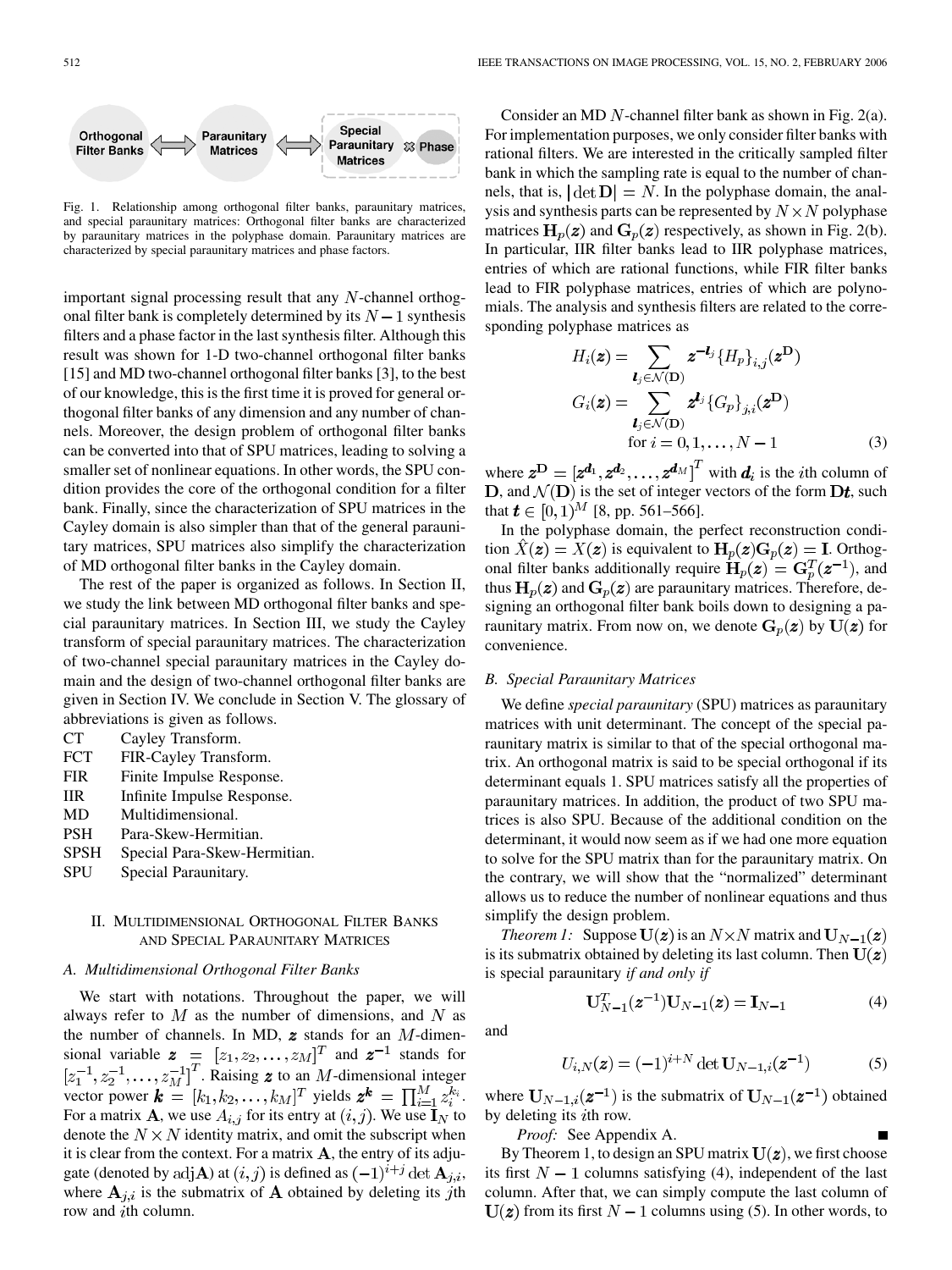

Fig. 2. Multidimensional filter banks and polyphase representation. (a) Multidimensional N-channel filter bank:  $H_i$  and  $G_i$  are analysis and synthesis filters, respectively; D is an  $M \times M$  sampling matrix. (b) Polyphase representation: H<sub>p</sub> and G<sub>p</sub> are  $N \times N$  analysis and synthesis polyphase matrices, respectively;  $\{\boldsymbol{I}_j\}_{j=0}^{N-1}$  is the set of integer vectors of the form  $\mathbf{D}\boldsymbol{t}$ , such that  $\boldsymbol{t} \in [0,1)^M$ .

solve the SPU condition, we only need solve the condition (4) instead of the paraunitary condition (1). A direct expansion of (1) generates  $N^2$  equations. Among them, there are  $N(N-1)/2$ equivalent pairs. Therefore, the paraunitary condition (1) leads to  $N(N+1)/2$  equations with  $N^2$  unknowns. The condition (4) leads to  $N(N-1)/2$  equations with  $N^2 - N$  unknowns. Moreover, it can be seen that the set of nonlinear equations generated by (4) is a subset of that generated by (1). Therefore, solving the SPU condition instead of the paraunitary condition saves us N nonlinear equations and N unknowns, leading to a simpler design problem. To illustrate this simplification, we consider two-channel and three-channel cases.

*Example 1:* Let  $U(z)$  be a 2  $\times$  2 matrix with

$$
\mathbf{U}(\boldsymbol{z}) = \begin{pmatrix} U_{00}(\boldsymbol{z}) & U_{01}(\boldsymbol{z}) \\ U_{10}(\boldsymbol{z}) & U_{11}(\boldsymbol{z}) \end{pmatrix}
$$

Then, the paraunitary condition  $U^{T}(z^{-1})U(z) = I$  is equivalent to

$$
\begin{cases}\nU_{00}(z)U_{00}(z^{-1}) + U_{10}(z)U_{10}(z^{-1}) = 1 \\
U_{00}(z)U_{01}(z^{-1}) + U_{10}(z)U_{11}(z^{-1}) = 0 \\
U_{01}(z)U_{01}(z^{-1}) + U_{11}(z)U_{11}(z^{-1}) = 1.\n\end{cases} (6)
$$

Solving the system involves solving three nonlinear equations with four unknowns  $U_{00}$ ,  $U_{01}$ ,  $U_{10}$ ,  $U_{11}$ .

In contrast, if  $U(z)$  is SPU, then (4) becomes

$$
U_{00}(\boldsymbol{z})U_{00}(\boldsymbol{z}^{-1}) + U_{10}(\boldsymbol{z})U_{10}(\boldsymbol{z}^{-1}) = 1.
$$
 (7)

After solving (7), by Theorem 1 the second column of  $U(z)$  can be computed as

$$
U_{01}(z) = -U_{10}(z^{-1})
$$
 and  $U_{11}(z) = U_{00}(z^{-1})$ .

In other words, the complete characterization of a  $2 \times 2$  SPU matrix  $\mathbf{U}_s(\boldsymbol{z})$  is

$$
\mathbf{U}_s(\boldsymbol{z}) = \begin{pmatrix} U_{00}(\boldsymbol{z}) & -U_{10}(\boldsymbol{z}^{-1}) \\ U_{10}(\boldsymbol{z}) & U_{00}(\boldsymbol{z}^{-1}) \end{pmatrix}
$$

where  $U_{00}(z)$  and  $U_{10}(z)$  satisfy the power complementary property given in (7). Therefore, for  $2 \times 2$  SPU matrices, we need solve only one nonlinear equation with two unknowns, instead of three nonlinear equations with four unknowns required for general  $2 \times 2$  paraunitary matrices.

*Example 2:* Let  $U(z)$  be a 3  $\times$  3 matrix with

$$
\mathbf{U}(\bm{z}) = \begin{pmatrix} U_{00}(\bm{z}) & U_{01}(\bm{z}) & U_{02}(\bm{z}) \\ U_{10}(\bm{z}) & U_{11}(\bm{z}) & U_{12}(\bm{z}) \\ U_{20}(\bm{z}) & U_{21}(\bm{z}) & U_{22}(\bm{z}) \end{pmatrix}.
$$

Then the paraunitary condition  $U^{T}(z^{-1})U(z) = I$  leads to 6 nonlinear equations with nine unknowns.

In contrast, if  $U(z)$  is SPU, then (4) becomes

$$
\begin{pmatrix}\nU_{00}(\mathbf{z}^{-1}) & U_{10}(\mathbf{z}^{-1}) & U_{20}(\mathbf{z}^{-1}) \\
U_{01}(\mathbf{z}^{-1}) & U_{11}(\mathbf{z}^{-1}) & U_{21}(\mathbf{z}^{-1})\n\end{pmatrix}\n\begin{pmatrix}\nU_{00}(\mathbf{z}) & U_{01}(\mathbf{z}) \\
U_{10}(\mathbf{z}) & U_{11}(\mathbf{z}) \\
U_{20}(\mathbf{z}) & U_{21}(\mathbf{z})\n\end{pmatrix}\n\begin{pmatrix}\nU_{00}(\mathbf{z}) & U_{01}(\mathbf{z}) \\
U_{10}(\mathbf{z}) & U_{11}(\mathbf{z})\n\end{pmatrix}\n\begin{pmatrix}\n0 \\
0 \\
0\n\end{pmatrix}
$$

which amounts to three nonlinear equations with six unknowns in the first two columns of  $U(z)$ . After solving (8), by Theorem 1, the third column of  $U(z)$  can be computed as

$$
U_{02}(z) = U_{10}(z^{-1})U_{21}(z^{-1}) - U_{11}(z^{-1})U_{20}(z^{-1})
$$
  
\n
$$
U_{12}(z) = U_{01}(z^{-1})U_{20}(z^{-1}) - U_{00}(z^{-1})U_{21}(z^{-1})
$$
  
\n
$$
U_{22}(z) = U_{00}(z^{-1})U_{11}(z^{-1}) - U_{01}(z^{-1})U_{10}(z^{-1}).
$$

Therefore, for  $3 \times 3$  SPU matrices, we need solve three nonlinear equations with six unknowns, instead of six nonlinear equations with nine unknowns required for general  $3 \times 3$  paraunitary matrices.

# *C. Connection Between Orthogonal Filter Banks and Special Paraunitary Matrices*

We just showed that designing SPU matrices is easier than designing paraunitary matrices. In this subsection, we will characterize paraunitary matrices via SPU matrices and use this characterization to simplify the design of MD orthogonal filter banks.

*Proposition 1:* A matrix  $U(z)$  is paraunitary *if and only if* it can be written as  $U(z) = U_s(z) \Lambda(z)$  such that  $U_s(z)$  is a special paraunitary matrix, and

$$
\Lambda(\boldsymbol{z}) = \text{diag}\left(1, \ldots, 1, \Delta(\boldsymbol{z})\right) \tag{9}
$$

where  $\Delta(z)$  =  $\det U(z)$  is an allpass filter, that is,  $\Delta(z)\Delta(z^{-1})=1.$ 

*Proof:* Suppose that  $U(z)$  is a paraunitary matrix. From  $(1)$ , we have

$$
\det \mathbf{U}^T(\mathbf{z}^{-1}) \cdot \det \mathbf{U}(\mathbf{z}) = 1
$$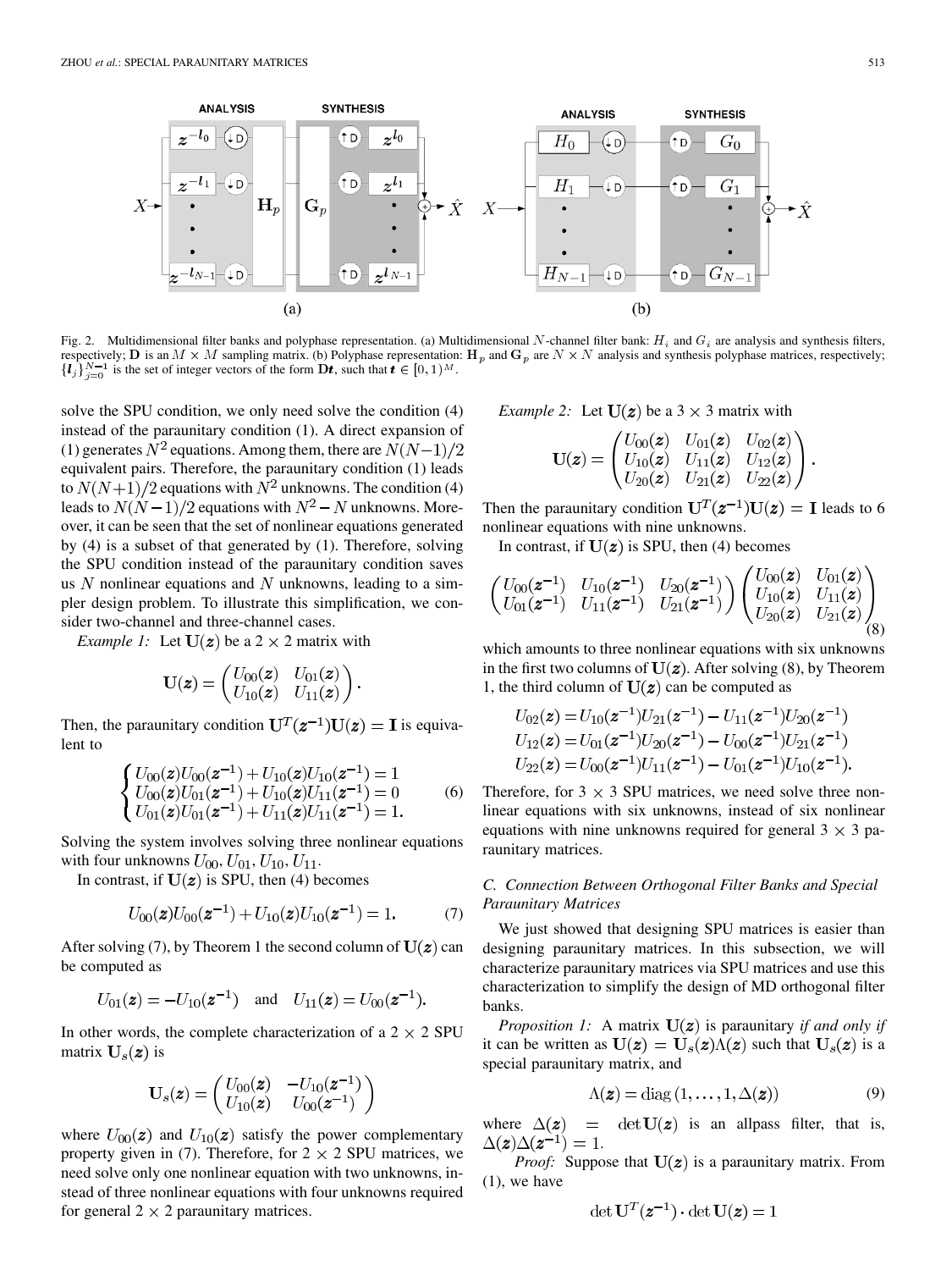which implies that  $\Delta(z) = \det U(z)$  is an allpass filter. Therefore, the diagonal matrix  $\Lambda(z)$  defined as in (9) is paraunitary. Let  $U_s(z) = U(z) \Lambda^{-1}(z)$ . Then  $U_s(z)$  is also paraunitary, and

$$
\det \mathbf{U}_s(\boldsymbol{z}) = \det \mathbf{U}(\boldsymbol{z}) \Delta^{-1}(\boldsymbol{z}) = 1
$$

which means that  $U_s(z)$  is SPU.

The sufficient condition is straightforward to verify. For paraunitary FIR matrices, the characterization using SPU matrices can be simplified further.

*Corollary 1:* A matrix  $U(z)$  is a paraunitary FIR matrix *if and only if* it can be written as  $U(z) = U_s(z) \Lambda(z)$  such that  $U_s(z)$  is a special paraunitary FIR matrix, and

$$
\Lambda(\boldsymbol{z}) = \text{diag}(1, \dots, 1, c\boldsymbol{z^k})
$$
\n(10)

where  $c\mathbf{z}^{\mathbf{k}} = \det \mathbf{U}(\mathbf{z})$ , and  $c = \pm 1$  and  $\mathbf{k}$  is an integer vector.

*Proof:* Suppose  $U(z)$  is a paraunitary FIR matrix. Then,  $\Delta(z) = \det U(z)$  is an FIR filter, and by Proposition 1,  $\Delta(z)$ is an allpass filter. Therefore,  $\Delta(z)$  must be a monomial, that is,  $\Delta(z) = c z^k$ , where  $c = \pm 1$  and  $\vec{k}$  is an integer vector.

By Proposition 1, any paraunitary matrix  $U(z)$  can be converted into an SPU matrix, where the first  $N-1$  columns of the matrix are kept the same and the last column is multiplied with the allpass filter  $(\det U(z))^{-1}$ . Now, we can directly apply the characterization of SPU matrices in Theorem 1 to paraunitary matrices.

*Theorem 2:* Suppose  $U(z)$  is an  $N \times N$  matrix and  $U_{N-1}(z)$ is its submatrix obtained by deleting its last column. Then  $U(z)$ is paraunitary *if and only if*

$$
\mathbf{U}_{N-1}^T(\boldsymbol{z}^{-1})\mathbf{U}_{N-1}(\boldsymbol{z})=\mathbf{I}_{N-1}
$$

and

$$
U_{i,N}(z) = (-1)^{i+N} \Delta(z) \det \mathbf{U}_{N-1,i}(z^{-1}) \qquad (11)
$$

where  $\Delta(z) = \det U(z)$  is an allpass filter, and  $U_{N-1,i}(z^{-1})$ is the submatrix of  $U_{N-1}(z^{-1})$  obtained by deleting its *i*th row.

*Proof:* The proof directly follows from Theorem 1 and Proposition 1.

By Theorem 2, an  $N \times N$  paraunitary matrix is completely determined by its first  $N-1$  columns and an allpass filter. This result can be seen as the extension of that of the unitary matrix: an  $N \times N$  unitary matrix is completely determined by its  $N-1$ columns (up to a unit-norm factor). To illustrate Theorem 2, we consider the two-channel case.

*Example 3:* By Theorem 2, a 2  $\times$  2 paraunitary matrix  $U(z)$ can be written as

$$
\mathbf{U}(\boldsymbol{z}) = \begin{pmatrix} U_{00}(\boldsymbol{z}) & -U_{10}(\boldsymbol{z}^{-1})\Delta(\boldsymbol{z}) \\ U_{10}(\boldsymbol{z}) & U_{00}(\boldsymbol{z}^{-1})\Delta(\boldsymbol{z}) \end{pmatrix}
$$

where  $U_{00}(z)$  and  $U_{10}(z)$  satisfy the power complementary property in (7), and  $\Delta(z) = \det U(z)$  is an allpass filter. For the 1-D case, Herley and Vetterli showed a similar result in [[15\]](#page-8-0). For the FIR case,  $\Delta(z) = cz^k$ , and Kovaĉević and Vetterli showed a similar result in [\[3](#page-7-0)]. Theorem 2 generalizes these results to any dimensions and any number of channels.

Multidimensional orthogonal filter banks are characterized by paraunitary matrices in the polyphase domain. By (3), the last synthesis filter can be written as

$$
G_N(\boldsymbol{z}) = \sum_{\boldsymbol{l}_i \in \mathcal{N}(\mathbf{D})} \boldsymbol{z}^{\boldsymbol{l}_i} U_{i,N}(\boldsymbol{z}^{\mathbf{D}})
$$
(12)

where  $\bf{D}$  is the sampling matrix used in the orthogonal filter bank. Combining (12) with (11), we have

$$
G_N(\boldsymbol{z}) = \Delta(\boldsymbol{z}^{\mathbf{D}}) \sum_{\boldsymbol{l}_i \in \mathcal{N}(\mathbf{D})} (-1)^{i+N} \boldsymbol{z}^{\boldsymbol{l}_i} \det \mathbf{U}_{N-1,i}(\boldsymbol{z}^{-\mathbf{D}})
$$
\n(13)

which means that  $G_N(z)$  is completely determined by  $U_{N-1}(z)$  and  $\Delta(z^D)$ . Moreover,  $\Delta(z^D)$  is also a phase factor since  $\Delta(z)$  is a phase factor. Since an allpass filter has magnitude gain of unity, passing an allpass system just changes the phase [\[16](#page-8-0), pp. 234–240]. Therefore, connecting orthogonal filter banks with paraunitary polyphase matrices using (13), we obtain the following result.

*Corollary 2:* Any MD *N*-channel orthogonal filter bank is characterized by either of the following:

1) special paraunitary matrix and a phase factor;

2)  $N-1$  synthesis filters and a phase factor.

For an orthogonal FIR filter bank, this phase factor is a pure delay.

Corollary 2 has an intuitive geometric interpretation. The  $N$ synthesis filters can be seen as  $N$  orthonormal vectors in an  $N$ -dimensional vector space. Once the first  $N-1$  orthonormal vectors are given, the last orthonormal vector will be completely determined (up to a unit-norm factor).

## III. CAYLEY TRANSFORM ANDSPECIAL PARAUNITARY MATRICES

#### *A. Cayley Transform of Paraunitary Matrices*

In this subsection, we briefly review the main results on the characterization of paraunitary matrices via the Cayley transform [[14\]](#page-8-0) that will be used later in the paper.

The *Cayley transform* (CT) of a matrix  $U(z)$  is defined as

$$
\mathbf{H}(\mathbf{z}) = (\mathbf{I} + \mathbf{U}(\mathbf{z}))^{-1} (\mathbf{I} - \mathbf{U}(\mathbf{z})).
$$
 (14)

The inverse CT is itself, that is

$$
U(z) = (I + H(z))^{-1} (I - H(z)).
$$
 (15)

The CT maps a paraunitary matrix to a para-skew-Hermitian (PSH) matrix [[14\]](#page-8-0), [\[17](#page-8-0)]. Conversely, the CT maps a PSH matrix to a paraunitary matrix. Since the PSH condition (2) amounts to *linear* constraints on the matrix entries, while the paraunitary condition (1) amounts to *nonlinear* ones, designing PSH matrices is easier than designing paraunitary matrices.

The CT greatly simplifies the design of general orthogonal filter banks, especially IIR filter banks with rational filters. However, the CT cannot be directly used to design orthogonal FIR filter banks since the FIR property is destroyed in the transform.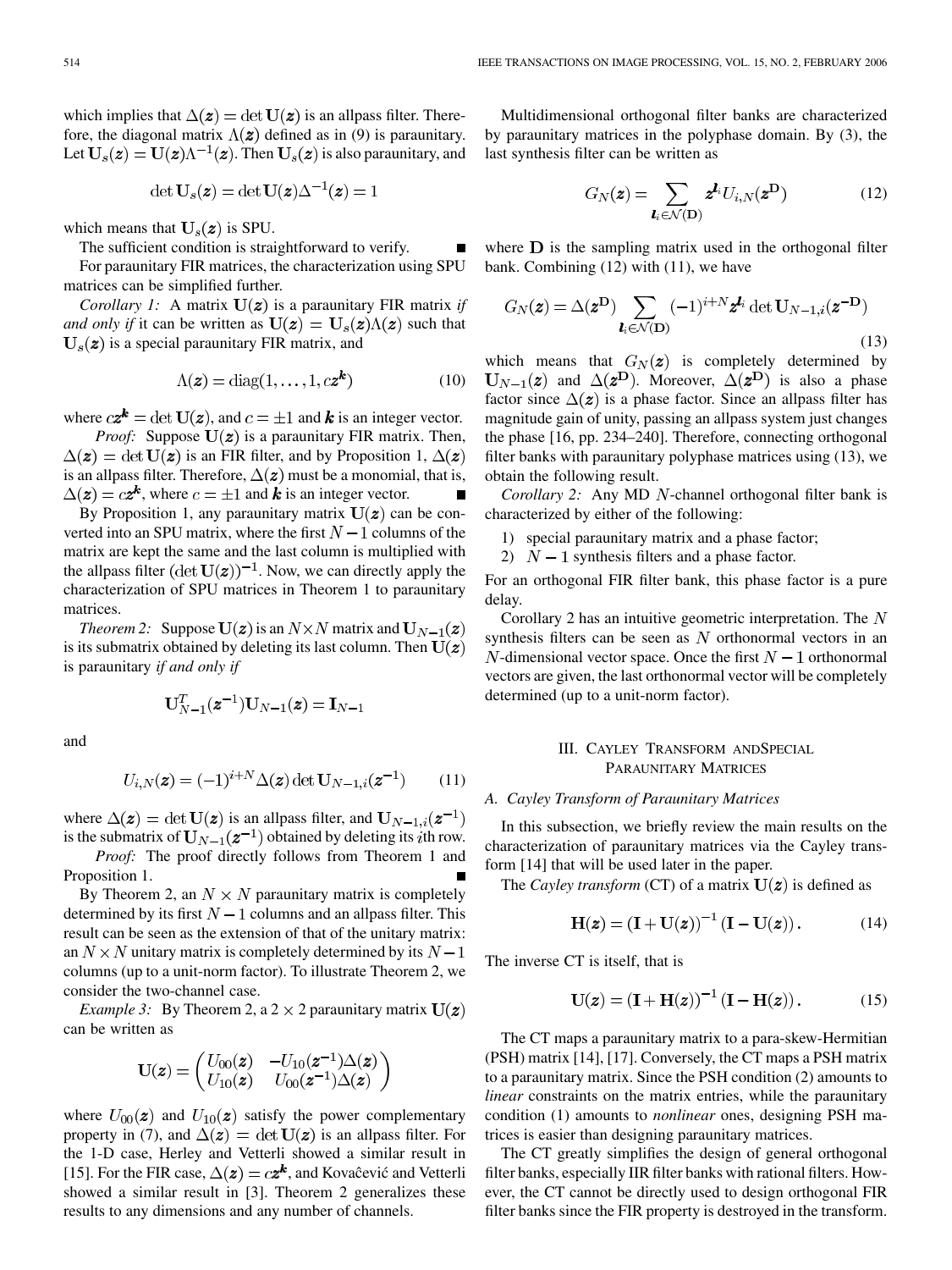Assume that  $U(z)$  is a paraunitary FIR matrix and  $H(z)$  is the CT of  $U(z)$ . In general,  $H(z)$  is IIR. Let  $D(z)$  and  $H'(z)$  be

$$
D(z) \stackrel{\text{def}}{=} 2^{-N+1} \det(\mathbf{I} + \mathbf{U}(z)) \tag{16}
$$

$$
\mathbf{H}'(\mathbf{z}) \stackrel{\text{def}}{=} 2^{-N+1} \text{adj} \left( \mathbf{I} + \mathbf{U}(\mathbf{z}) \right) \left( \mathbf{I} - \mathbf{U}(\mathbf{z}) \right). \tag{17}
$$

Then,  $H(z)$  can be represented as the quotient of the FIR matrix  $H'(z)$  and the FIR filter  $D(z)$ .

*Theorem 3 [[14\]](#page-8-0):* The Cayley transform of a matrix  $H(z)$  is a paraunitary FIR matrix *if and only if*  $H(z)$  can be written as  $H(z) = H'(z)/D(z)$ , where  $D(z)$  is an FIR filter and  $H'(z)$  is an FIR matrix, and they satisfy the following four conditions:

1)  $D(z^{-1}) = cz^{k}D(z);$ 

- 2)  $H^{i}z^{-1} = -cz^{k}H'(z);$
- 3)  $2D(\mathbf{z})^{N-1} = \det(D(\mathbf{z})\mathbf{I} + \mathbf{H}'(\mathbf{z}));$
- 4)  $D(z)^{N-2}$  is a common factor of all minors of  $D(z)I +$  $H'(z)$ .

Moreover, the Cayley transform of  $H(z)$  can be written as

$$
\mathbf{U}(\mathbf{z}) = \frac{\text{adj}\left(D(\mathbf{z})\mathbf{I} + \mathbf{H}'(\mathbf{z})\right)}{D(\mathbf{z})^{N-2}} - \mathbf{I}
$$
(18)

and the determinant of  $U(z)$  equals  $cz^k$ .

#### *B. Cayley Transform of Special Paraunitary Matrices*

The Cayley transform of paraunitary matrices are PSH matrices. Now, we consider the Cayley transform of SPU matrices. We define a *special PSH* (SPSH) matrix as the Cayley transform of a SPU matrix. The following proposition characterizes SPSH matrices.

*Proposition 2:* A PSH matrix  $H(z)$  is special PSH *if and only if* it satisfies

$$
\det(\mathbf{I} + \mathbf{H}(\mathbf{z})) = \det(\mathbf{I} - \mathbf{H}(\mathbf{z})). \tag{19}
$$

*Proof:* Let  $U(z)$  be the CT of  $H(z)$ . Since  $H(z)$  is PSH,  $U(z)$  is paraunitary. The paraunitary matrix  $U(z)$  is SPU if and only if its determinant equals 1. By (15)

$$
\det \mathbf{U}(\boldsymbol{z}) = \frac{\det \left( \mathbf{I} - \mathbf{H}(\boldsymbol{z}) \right)}{\det \left( \mathbf{I} + \mathbf{H}(\boldsymbol{z}) \right)} = 1.
$$

The characterization of SPU FIR matrices in the Cayley domain can be obtained from Theorem 3 by noting that  $c\mathbf{z}^{\mathbf{k}} =$ det  $U(z) = 1$  in Theorem 3 when  $U(z)$  is SPU. In other words, for the characterization of SPU FIR matrices, Conditions (1) and (2) in Theorem 3 become

$$
D(\boldsymbol{z}^{-1}) = D(\boldsymbol{z})\tag{20}
$$

$$
H^{T}(z^{-1}) = -H'(z).
$$
 (21)

Therefore,  $D(z)$  is a symmetric FIR filter and  $H'(z)$  is a PSH FIR matrix.

## IV. TWO-CHANNEL SPECIAL PARAUNITARY MATRICES

### *A. Complete Characterization*

Proposition 2 gives the complete characterization of SPSH matrices, which are the CTs of SPU matrices. In general, this characterization is hard to use. Among MD orthogonal filter banks, the two-channel ones are the simplest and most popular.



Fig. 3. One-to-one mapping between  $2 \times 2$  special paraunitary matrices and  $2 \times 2$  special PSH matrices. Here, the rectangle stands for a linear set, while the ellipse stands for a nonlinear set.

In this case, we can greatly simplify the characterization and design of SPU matrices.

*Proposition 3:* A  $2 \times 2$  para-skew-Hermitian matrix is special para-skew-Hermitian *if and only if* its trace equals 0.

*Proof:* We first point out a simple but useful result, which will be used later. For a 2  $\times$  2 matrix **A** and a scalar  $\alpha$ , it is easy to verify that

$$
\det(\alpha \mathbf{I} + \mathbf{A}) = \alpha^2 + \alpha \text{tr}(\mathbf{A}) + \det \mathbf{A}.
$$
 (22)

In the two-channel case, condition (19) is equivalent to

1 + tr  $(H(z))$  + det  $(H(z))$  = 1 - tr  $(H(z))$  + det  $(H(z))$ 

which leads to  $tr(\mathbf{H}(\mathbf{z})) = 0$ .

Let  $H(z)$  be a 2  $\times$  2 PSH matrix with

$$
\mathbf{H}(\boldsymbol{z}) = \begin{pmatrix} H_{00}(\boldsymbol{z}) & H_{01}(\boldsymbol{z}) \\ H_{10}(\boldsymbol{z}) & H_{11}(\boldsymbol{z}) \end{pmatrix}.
$$

Then, the PSH condition (that is, the characterization of the paraunitary matrix in the Cayley domain)  $H(z^{-1}) = -H<sup>T</sup>(z)$ becomes

$$
\begin{cases}\nH_{00}(z^{-1}) = -H_{00}(z) \\
H_{11}(z^{-1}) = -H_{11}(z) \\
H_{01}(z^{-1}) = -H_{10}(z).\n\end{cases}
$$
\n(23)

Here, we do not need to solve any nonlinear equations in the design as in (6) or (7). Instead, we only need design two antisymmetric filters,  $H_{00}(z)$  and  $H_{11}(z)$ , independently and then choose one arbitrary filter  $H_{10}(z)$  leading to  $H_{01}(z)$  as in the last equation of (23). Then, the problem of designing  $H(z)$  converts to that of designing two antisymmetric filters and one arbitrary filter. Antisymmetric filters can be formulated in the following proposition.

*Proposition 4:* ([[14\]](#page-8-0)) Suppose  $W(z)$  is a MD IIR filter given by  $W(z) = A(z)/B(z)$ , where  $A(z)$  and  $B(z)$  are coprime polynomials. Then  $W(z^{-1}) = -W(z)$  if and only if

$$
A(z^{-1}) = cz^m A(z)
$$
 and  $B(z^{-1}) = -cz^m B(z)$ 

where  $m$  is an arbitrary integer vector, and  $c = \pm 1$ .

By Proposition 3, the characterization of the SPU matrix in the Cayley domain (that is, SPSH matrix) is even simpler

$$
\mathbf{H}(\mathbf{z}) = \begin{pmatrix} H_{00}(\mathbf{z}) & H_{01}(\mathbf{z}) \\ -H_{01}(\mathbf{z}^{-1}) & -H_{00}(\mathbf{z}) \end{pmatrix}
$$
(24)

where  $H_{00}(z^{-1}) = -H_{00}(z)$ . Here we only need design one antisymmetric filter,  $H_{00}(z)$ , and one arbitrary filter,  $H_{10}(z)$ . As for PSH matrices, the set of 2 2 SPSH matrices is a *linear space* [that is, if  $A(z)$  and  $B(z)$  are 2  $\times$  2 SPSH matrices, then  $\alpha \mathbf{A}(\boldsymbol{z}) + \beta \mathbf{B}(\boldsymbol{z})$  is also a 2  $\times$  2 SPSH matrix for any real numbers  $\alpha$  and  $\beta$ ]. Therefore, the CT maps the nonlinear set of 2  $\times$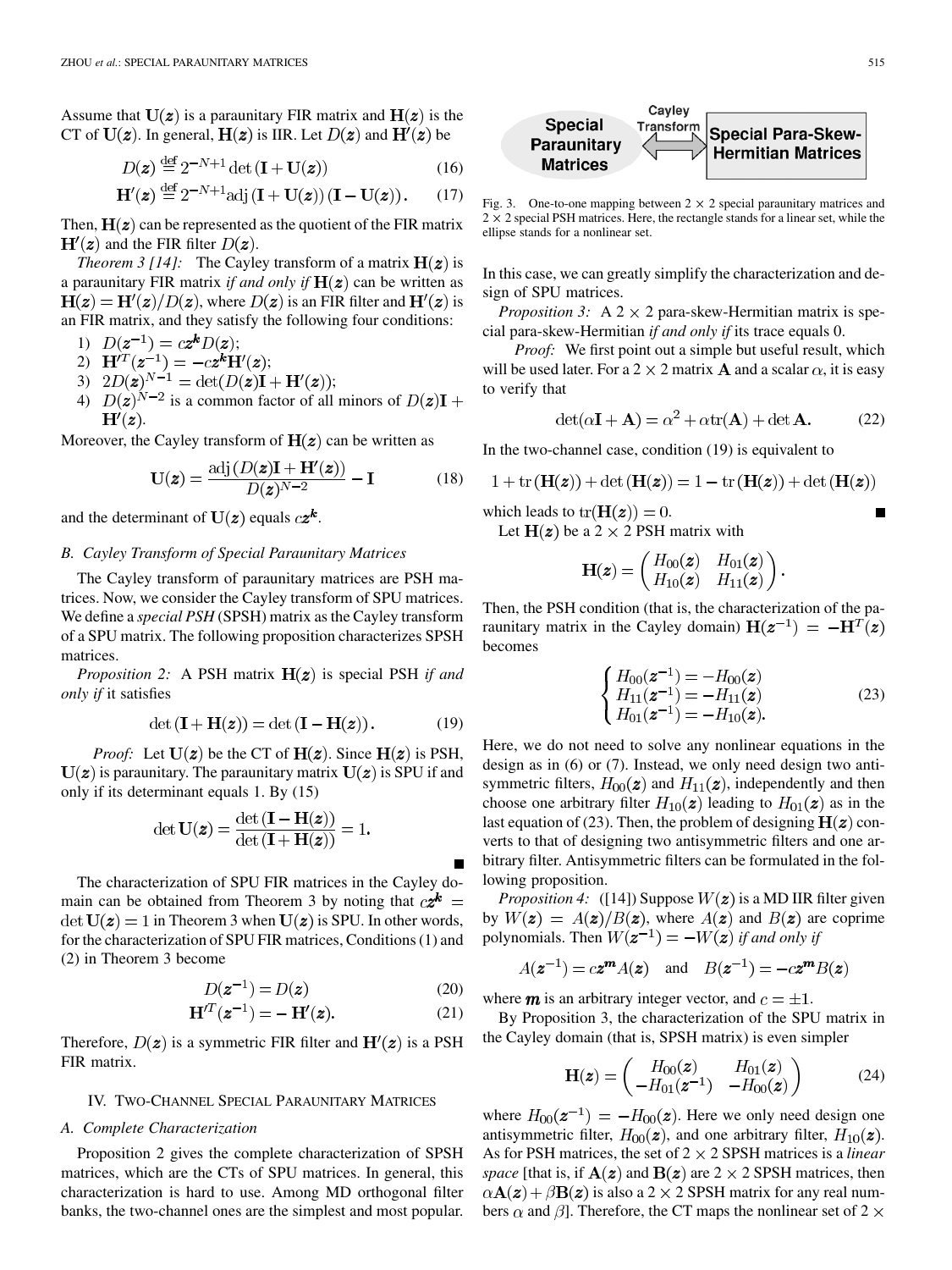

Fig. 4. Frequency responses of one orthogonal lowpass filter with second-order vanishing moment, obtained by the special paraunitary matrix and the Cayley transform. The design process is given in Example 4. (a) Magnitude. (b) Phase.

2 SPU matrices to the linear space of  $2 \times 2$  SPSH matrices as shown in Fig. 3.

The design process of two-channel orthogonal filter banks using the SPU and the CT is given as follows.

- 1) Parameterize one antisymmetric filter  $H_{00}(z_1, z_2)$  by Proposition 4, and one arbitrary filter  $H_{01}(z_1, z_2)$ .
- 2) Compute the CT of the SPSH matrix generated by these two filters as given in (24) and then compute two synthesis filters from the polyphase matrix in terms of (3).
- 3) Impose some conditions (for example, the vanishing-moment condition in Section IV-C) on the filters and solve for the parameters.

#### *B. FIR Characterization*

As mentioned in Section III, the CT of an SPU FIR matrix is generally IIR since the CT destroys the FIR property. The CT of an SPU FIR matrix is an SPSH IIR matrix, which is the quotient of a PSH FIR matrix  $H'(z)$  as defined in (17) and a symmetric FIR filter  $D(z)$  as defined in (16). In the two-channel case, we can simplify this characterization. In particular, since  $N = 2$ , Condition (4) in Theorem 3 is always satisfied. Moreover, we find a modified version of the CT that maps an SPU FIR matrix into an SPSH FIR matrix; that means it preserves the FIR property in both domains.

*Definition 1:* The *FIR-Cayley* transform (FCT) of a matrix  $U(z)$  is defined as

$$
\mathbf{H}'(\mathbf{z}) = 2^{-1} \text{adj} \left( \mathbf{I} + \mathbf{U}(\mathbf{z}) \right) \left( \mathbf{I} - \mathbf{U}(\mathbf{z}) \right). \tag{25}
$$

The FCT not only preserves the FIR property, but also maps an SPU matrix into an SPSH matrix.

*Propositon 5:* Suppose  $U(z)$  is a 2  $\times$  2 special paraunitary matrix and  $H'(z)$  is its FIR-Cayley transform. Then  $H'(z)$  is special para-skew-Hermitian.

*Proof:* By (21),  $\mathbf{H}'(\mathbf{z})$  is PSH. To prove  $\mathbf{H}'(\mathbf{z})$  is SPSH, by Proposition 3 we only need prove that the trace of  $H'(z)$ equals 0.

Let  $H(z)$  be the CT of  $U(z)$ . Then  $H(z)$  is an SPSH matrix and its trace equals 0. By Theorem 3,  $H(z)$  can be written as  $D(z)^{-1}H'(z)$ , where  $D(z)$  is a filter as defined in (16). Thus,  $H'(z) = D(z)H(z)$ , which implies that the trace of  $H'(z)$  also equals 0.

Using the FCT, we map an SPU FIR matrix to an SPSH FIR matrix. As for SPSH IIR matrices, the set of SPSH FIR matrices is a linear space and its characterization is given in (24). The design of SPSH FIR matrices is easier than that of SPU FIR matrices. To use the FCT in the design of SPU FIR matrix, we need compute the inverse FCT.

*Proposition 6:* Suppose  $\mathbf{H}'(z)$  is a 2  $\times$  2 special para-skew-Hermitian FIR matrix. Then, its FIR-Cayley transform is special paraunitary FIR *if and only if*  $(1 - \det H'(z))^{1/2}$  is FIR. Moreover, the FIR-Cayley transform of  $H'(z)$  can be written as

$$
\mathbf{U}(\boldsymbol{z}) = \pm (1 - \det \mathbf{H}'(\boldsymbol{z}))^{\frac{1}{2}} \mathbf{I} - \mathbf{H}'(\boldsymbol{z}).
$$

*Proof:* See Appendix B.

According to Proposition 6, the complete characterization of  $2 \times 2$  SPU FIR matrices in the FCT domain is a subset of SPSH FIR matrices and they satisfy the condition given in Proposition 6. Generally, it is difficult to apply Proposition 6 in the design. To design an orthogonal FIR filter bank, we use Theorem 3 with simplifications by (20) and (21). For design details and examples, please see [[14\]](#page-8-0).

# *C. Vanishing-Moment Condition and Quincunx Orthogonal Filter Bank Design*

Quincunx sampling is two-dimensional (2-D) density-2 sampling, leading to the two-channel case. Of all MD sampling patterns, the quincunx one is the most common. However, since the sampling is nonseparable, the design offers challenges. In the following, we consider the design of quincunx orthogonal IIR filter banks. It is straightforward to extend the design method to higher dimensions. For the 2-D quincunx sampling, its sampling matrix and the integer vectors in (3) can be written as

$$
\mathbf{D} = \begin{pmatrix} 1 & 1 \\ 1 & -1 \end{pmatrix}, \text{ and } \mathbf{l}_0 = \begin{pmatrix} 0 \\ 0 \end{pmatrix}, \mathbf{l}_1 = \begin{pmatrix} 1 \\ 0 \end{pmatrix}.
$$

In the context of wavelet design, the vanishing-moment condition plays an essential role. This condition requires the highpass filter to have Lth order zero derivatives at  $\mathbf{z} = [1, 1]^T$ .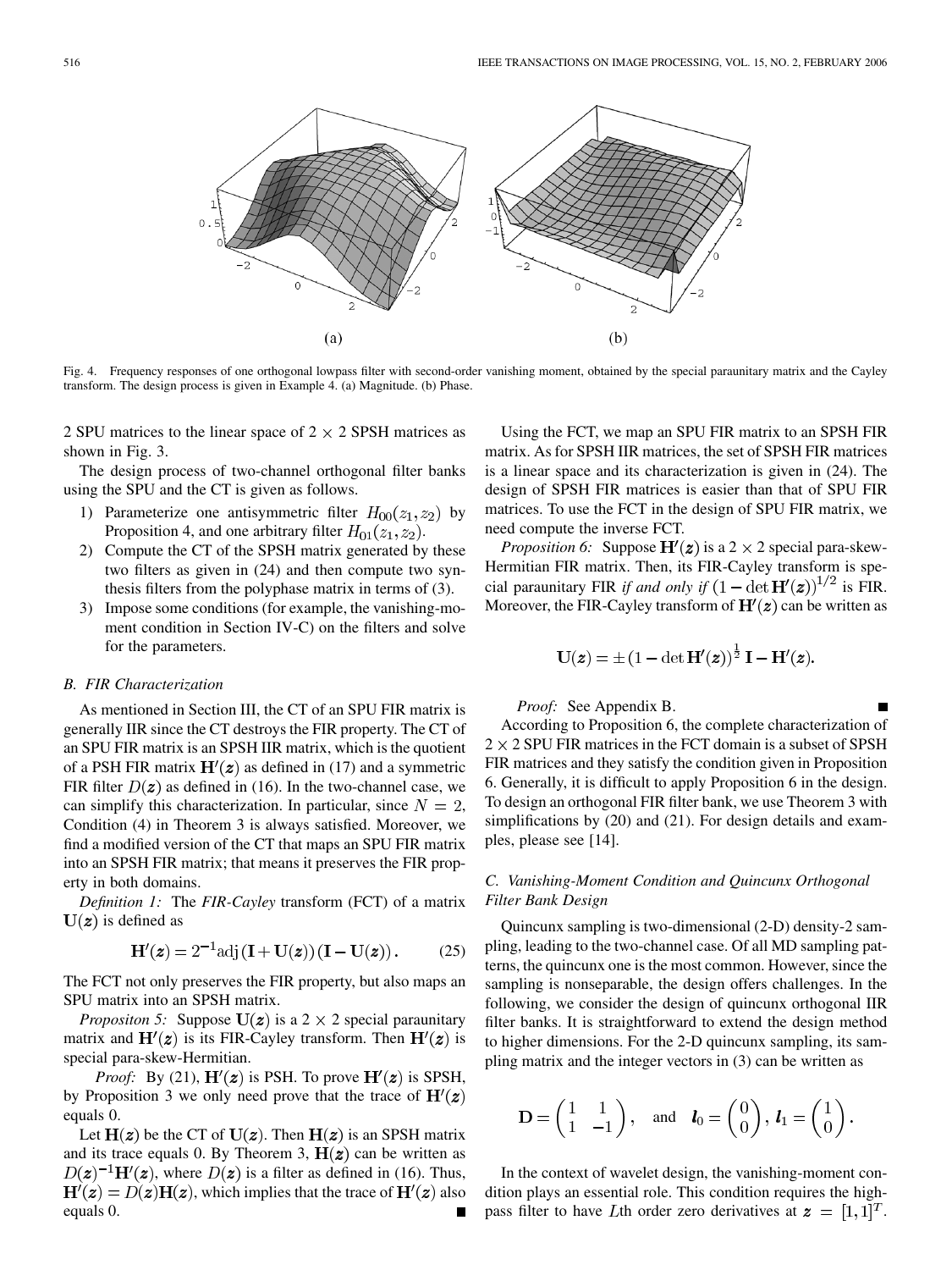For the two-channel case, this condition is equivalent to requiring the lowpass filter to have  $L$ th order zero derivatives at  $z = [-1, -1]^T$ 

$$
\frac{\partial^n G_0(z_1, z_2)}{\partial z_1^i \partial z_2^{n-i}}\Big|_{(-1,-1)} = 0
$$
\nfor  $n = 0, 1, ..., L - 1; i = 0, 1, ..., n.$  (26)

Moreover, for rational filters, requiring  $G_0(z)$  to have Lth order zero derivatives is equivalent to requiring its numerator to have Lth order zero derivatives.

In terms of (3), the lowpass filter  $G_0(z)$  becomes

$$
G_0(z_1, z_2) = U_{00} (z_1 z_2, z_1 z_2^{-1}) + z_1 U_{10} (z_1 z_2, z_1 z_2^{-1})
$$
. (27)

By (15) and (27), we can relate  $G_0(z)$  (and thus its numerator) to the entries of  $H(z)$ . By (24), the vanishing-moment condition imposes certain constraints on the derivatives of  $H_{00}(z)$ and  $H_{01}(z)$  at  $z = [-1, -1]^T$ . If we parameterize these two filters, then the vanishing-moment condition amounts to a set of quadratic equations.

*Example 4:* To illustrate the design, we design an orthogonal IIR filter with second-order vanishing moment. In terms of (26), the number of vanishing moments is 3 and hence the number of free variables in the parametrization for  $H(z)$  is also 3. In this example, we choose  $H(z_1, z_2)$  to be FIR. The design procedure is as follows.

- 1) Parameterize  $H(z)$  as given in (24) with  $H_{00}(z_1, z_2) =$  $a_1(z_1 - z_1^{-1})$ , and  $H_{01}(z_1, z_2) = a_2 + a_3 z_2$ .
- 2) Take the CT of  $H(z)$  to obtain  $G_p(z) = U(z)$  and impose the second-order vanishing-moment condition on the lowpass filter  $G_0(z)$  as in (26), which leads to

$$
\begin{cases} 2a_1 + a_2 = 0 \\ 2a_1 + a_3 = 0 \\ -1 + a_2^2 + 2a_3 + a_3^2 + 2a_2(1 + a_3) = 0. \end{cases}
$$

3) Obtain the solutions

$$
a_1 = \frac{(1 \pm \sqrt{2})}{4}
$$
,  $a_2 = a_3 = -\frac{(1 \pm \sqrt{2})}{2}$ .

The resulting lowpass filter  $G_0(z) = A(z)/B(z)$  is given as

$$
\begin{aligned} A(z_1,z_2) = (3-2\sqrt{2}) + (8-8\sqrt{2})z_1z_2 \\ &+ (8\sqrt{2}-12)z_1z_2^3 + (20\sqrt{2}-14)z_1^2z_2^2 \\ &+ (8\sqrt{2}-12)z_1^3z_2 + (16\sqrt{2}-16)z_1^2z_2^3 \\ &+ (16\sqrt{2}-16)z_1^3z_2^2 + (8\sqrt{2}-8)z_1^3z_2^3 \\ &+ (3-2\sqrt{2})z_1^4z_2^4 \\ B(z_1,z_2) = (2\sqrt{2}-3) + (12-8\sqrt{2})z_1z_2^3 \\ &+ (46-20\sqrt{2})z_1^2z_2^2 + (12-8\sqrt{2})z_1^3z_2 \\ &+ (2\sqrt{2}-3)z_1^4z_2^4. \end{aligned}
$$

This is a new orthogonal filter, to the best of our knowledge. The filter has diamond-like support of frequency response as shown in Fig. 4. It is easy to verify numerically that  $B(z_1, z_2) \neq 0$  for  $|z_1| = |z_2| = 1$  and hence the filter is stable [\[18](#page-8-0)] (pp. 189–197). Implementing this filter using a difference equation requires 13 additions and eight multiplications per output sample.

## V. CONCLUSION

Designing MD orthogonal filter banks amounts to designing paraunitary matrices. The paraunitary condition amounts to a set of nonlinear equations involving all matrix entries. We introduce special paraunitary matrices—paraunitary matrices with determinant 1. Since the last column of an  $N \times N$  special paraunitary matrix is completely determined by its first  $N-1$  columns, the special paraunitary condition yields a smaller set of nonlinear equations. Thus, special paraunitary matrices have simpler structure than paraunitary matrices and are easier to design. Furthermore, since any paraunitary matrix can be characterized by a special paraunitary matrix and a phase factor, we can use special paraunitary matrices to simplify the design of paraunitary matrices and thus of MD orthogonal filter banks.

The Cayley transform establishes a one-to-one mapping between special paraunitary matrices and special para-skew-Hermitian matrices and converts the nonlinear special paraunitary condition to the linear special para-skew-Hermitian condition. Using the Cayley transform to characterize special paraunitary matrices, we further simplify the characterization and design of MD two-channel orthogonal filter banks. We propose the design process to impose vanishing moments on two-channel orthogonal filter banks. In our future work we will try to simplify characterization for orthogonal filter banks with more than two channels.

#### **APPENDIX**

## *A. Proof of Theorem 1*

We first present a lemma before proving this theorem. In the following, for a matrix **A**, the cofactor of  $A_{i,j}$  is defined as  $(-1)^{i+j}$  det  $\mathbf{A}(i, j)$ , where  $\mathbf{A}(i, j)$  is the submatrix of A obtained by deleting its  $i$ th row and  $j$ th column.

*Lemma 1:* Suppose  $U(z)$  is an SPU matrix. Then  $U_{i,j}(z)$ equals the cofactor of  $U_{i,j}(z^{-1})$ .

*Proof:* Since  $U(z)$  is SPU,  $U^{T}(z^{-1})U(z) = I$  and  $\det U(z) = 1$ . Therefore

$$
\mathbf{U}^T(z^{-1}) = \mathbf{U}^{-1}(z)
$$
  
=  $(\det \mathbf{U}(z))^{-1} \cdot \text{adj}\mathbf{U}(z)$   
=  $\text{adj}\mathbf{U}(z)$ .

Since the entry of adjU(z) at  $(i, j)$  is the cofactor of  $U_{j,i}$ , equals the cofactor of  $U_{i,j}(z^{-1})$  for all i and j.

Now, we are ready to prove Theorem 1. In the proof, we denote the jth column of  $U(z)$  by  $U_i(z)$ , while we denote its submatrix consisting of first  $N-1$  columns by  $U_{N-1}(z)$ .

For the necessary condition, suppose  $U(z)$  is SPU with the following decomposition:

$$
\mathbf{U}(\boldsymbol{z}) = (\mathbf{U}_{N-1}(\boldsymbol{z}) \quad U_N(\boldsymbol{z})).
$$

Then  $\mathbf{U}^T(z^{-1})\mathbf{U}(z)$  becomes

$$
\begin{pmatrix} \mathbf{U}_{N-1}^T(z^{-1})\mathbf{U}_{N-1}(z) & \mathbf{U}_{N-1}^T(z^{-1})U_N(z) \\ U_N^T(z^{-1})\mathbf{U}_{N-1}(z) & U_N^T(z^{-1})U_N(z) \end{pmatrix}.
$$
 (28)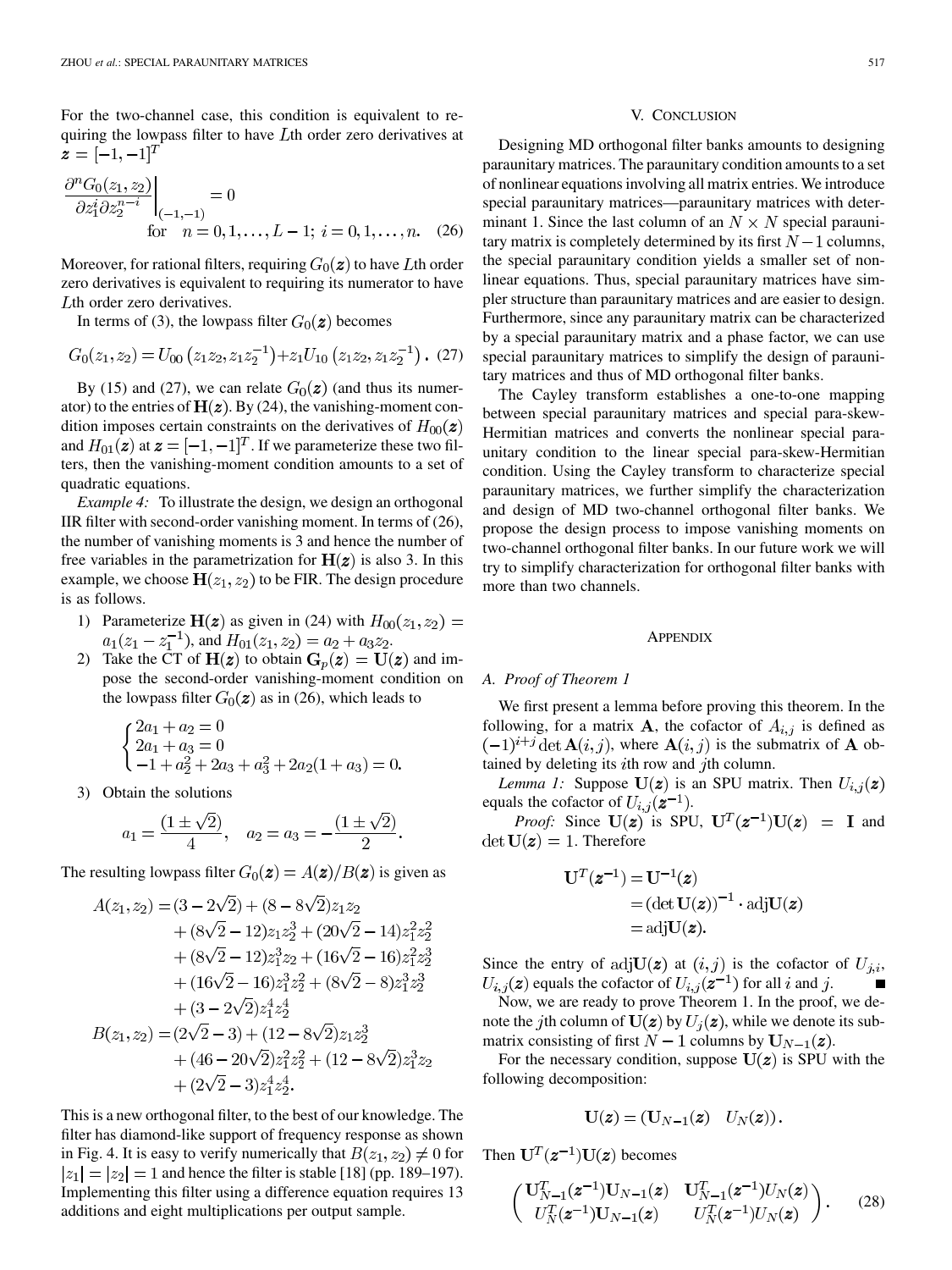<span id="page-7-0"></span>Since  $U^T(z^{-1})U(z) = I_N$ , (28) implies (4). The condition on  $U_{N,i}(z)$  comes from Lemma 1 directly.

For the sufficient condition, we need prove that the given  $U(z)$  has determinant 1 and satisfies (1).

We first prove the determinant condition. For convenience, denote the cofactor and unsigned cofactor of  $U_{i,j}(\mathbf{z})$  by  $C_{i,j}(\mathbf{z})$ and  $D_{i,j}(z)$  respectively. Moreover

$$
C_{i,j}(\mathbf{z}) = (-1)^{i+j} D_{i,j}(\mathbf{z}).
$$

By assumption

$$
U_{i,N}(\mathbf{z}) = C_{i,N}(\mathbf{z}^{-1})
$$
 for  $i = 1, ..., N$ .

The determinant of  $U(z)$  can be written as

$$
\det \mathbf{U}(\boldsymbol{z}) = \sum_{i=1}^{N} U_{i,N}(\boldsymbol{z}) C_{i,N}(\boldsymbol{z})
$$

$$
= \sum_{i=1}^{N} C_{i,N}(\boldsymbol{z}^{-1}) C_{i,N}(\boldsymbol{z})
$$

$$
= \sum_{i=1}^{N} D_{i,N}(\boldsymbol{z}^{-1}) D_{i,N}(\boldsymbol{z}). \tag{29}
$$

The  $(N-1)$ th compound matrix [[19,](#page-8-0) pp. 19–20] of  $N \times (N-1)$ matrix  $\mathbf{U}_{N-1}(\boldsymbol{z})$ ,  $\text{comp}(\mathbf{U}_{N-1}(\boldsymbol{z}))$  is an  $N \times 1$  matrix and can be written as

$$
(D_{N,N}(\boldsymbol{z}), D_{N-1,N}(\boldsymbol{z}), \ldots, D_{1,N}(\boldsymbol{z}))^T.
$$

Similarly, the  $(N - 1)$ th compound matrix of  $(N - 1) \times N$ matrix  $\mathbf{U}_{N-1}^T(\mathbf{z}^{-1}), \text{comp}(\mathbf{U}_{N-1}^T(\mathbf{z}^{-1}))$  is a  $1 \times N$  matrix and can be written as

$$
(D_{N,N}(\boldsymbol{z}^{-1}), D_{N-1,N}(\boldsymbol{z}^{-1}), \ldots, D_{1,N}(\boldsymbol{z}^{-1}))
$$

Therefore

$$
\det \mathbf{U}(\boldsymbol{z}) = \operatorname{comp}\left(\mathbf{U}_{N-1}^T(\boldsymbol{z}^{-1})\right) \operatorname{comp}\left(\mathbf{U}_{N-1}(\boldsymbol{z})\right).
$$

For any two matrices **A** and **B**,  $comp(A), comp(B) =$  $\text{comp}(\boldsymbol{A}\boldsymbol{B})$  [\[19](#page-8-0), p. 20]. Therefore

$$
\begin{aligned} \det \mathbf{U}(\boldsymbol{z}) =& \operatorname{comp}\left(\mathbf{U}_{N-1}^T(\boldsymbol{z}^{-1})\mathbf{U}_{N-1}(\boldsymbol{z})\right) \\ = & \operatorname{comp}(\mathbf{I}_{N-1}) = 1. \end{aligned}
$$

Now, we prove that  $U(z)$  satisfies (1). By (28), it suffices to prove that

$$
U_N^T(\mathbf{z}^{-1})U_N(\mathbf{z}) = 1\tag{30}
$$

$$
\mathbf{U}_{N-1}^{T}(z^{-1})U_{N}(z) = 0.
$$
 (31)

To prove (30), we have

$$
U_N^T(\boldsymbol{z}^{-1})U_N(\boldsymbol{z}) = \sum_{i=1}^N U_{i,N}(\boldsymbol{z})U_{i,N}(\boldsymbol{z}^{-1}) \\ = \sum_{i=1}^N U_{i,N}(\boldsymbol{z})C_{i,N}(\boldsymbol{z})
$$

 $\sim$ 

and because of (29), the last sum equals  $\det U(z) = 1$ . To prove (31), it suffices to prove that

$$
U_j^T(\mathbf{z})U_N(\mathbf{z}^{-1}) = 0, \quad \text{for } j = 1, \dots, N - 1.
$$
 (32)

For each j, let  $W(z)$  be an  $N \times N$  matrix with

$$
\mathbf{W}(\boldsymbol{z})=(U_1(\boldsymbol{z}),U_2(\boldsymbol{z}),\ldots,U_{N-1}(\boldsymbol{z}),U_j(\boldsymbol{z}))\,.
$$

Since the columns of  $W(z)$  are linearly dependent, the determinant of  $W(z)$  is 0. At the same time

$$
\det \mathbf{W}(\mathbf{z}) = \sum_{i=1}^{N} U_{i,j}(\mathbf{z}) C_{i,N}(\mathbf{z})
$$

$$
= \sum_{i=1}^{N} U_{i,j}(\mathbf{z}) U_{i,N}(\mathbf{z}^{-1})
$$

$$
= U_j^T(\mathbf{z}) U_N(\mathbf{z}^{-1})
$$

yielding (31). This completes the proof.

*B. Proof of Proposition 6*

By Condition (3) in Theorem 3

$$
2D(\mathbf{z}) = \det(D(\mathbf{z})\mathbf{I} + \mathbf{H}'(\mathbf{z})).
$$

Since  $\mathbf{H}'(z)$  is SPSH,  $tr(\mathbf{H}'(z)) = 0$ . Then by (22)

$$
2D(z) = D^2(z) + \det \mathbf{H}'(z)
$$

which leads to

$$
D(\boldsymbol{z}) = 1 \pm (1 - \det \mathbf{H}'(\boldsymbol{z}))^{\frac{1}{2}}
$$

For the two-channel case, (18) in Theorem 3 becomes

$$
\mathbf{U}(\mathbf{z}) = \text{adj}\left(D(\mathbf{z})\mathbf{I} + \mathbf{H}'(\mathbf{z})\right) - \mathbf{I}
$$

$$
= D(\mathbf{z})\mathbf{I} + \text{adj}\mathbf{H}'(\mathbf{z}) - \mathbf{I}.
$$

Since  $\mathbf{H}'(\mathbf{z})$  is a 2  $\times$  2 SPSH matrix,  $H'_{11}(\mathbf{z}) = -H'_{00}(\mathbf{z})$ , and thus  $\text{adj}\mathbf{H}'(z) = -\mathbf{H}'(z)$ . Therefore

$$
\mathbf{U}(\boldsymbol{z}) = (D(\boldsymbol{z}) - 1)\,\mathbf{I} - \mathbf{H}'(\boldsymbol{z}) = \pm (1 - \det \mathbf{H}'(\boldsymbol{z}))^{\frac{1}{2}}\,\mathbf{I} - \mathbf{H}'(\boldsymbol{z}).
$$

#### **REFERENCES**

- [1] G. Karlsson and M. Vetterli, "Theory of two-dimensional multi-rate filter banks," *IEEE Trans. Acoust., Speech, Signal Process.*, vol. 38, no. 6, pp. 925–937, Jun. 1990.
- [2] E. Viscito and J. P. Allebach, "The analysis and design of multidimensional FIR perfect reconstruction filter banks for arbitrary sampling lattices," *IEEE Trans. Circuits Syst.*, vol. 38, no. 1, pp. 29–42, Jan. 1991.
- [3] J. Kovaĉević and M. Vetterli, "Nonseparable multidimensional perfect reconstruction filter banks and wavelet bases for  $\mathcal{R}^n$ ," *IEEE Trans. Inf. Theory*, vol. 38, no. 2, pp. 533–555, Mar. 1992.
- [4] K. Gröchenig and W. R. Madych, "Multiresolution analysis, Haar bases and self-similar tilings of  $R<sup>n</sup>$ ," IEEE Trans. Inf. Theory, vol. 38, no. 2, pp. 556–568, Mar. 1992.
- [5] R. H. Bamberger and M. J. T. Smith, "A filter bank for the directional decomposition of images: theory and design," *IEEE Trans. Signal Process.*, vol. 40, no. 4, pp. 882–893, Apr. 1992.
- [6] T. Chen and P. P. Vaidyanathan, "Recent developments in multidimensional multirate systems," *IEEE Trans. Circuits, Syst., Video Technol.*, vol. 3, no. 2, pp. 116–137, Apr. 1993.